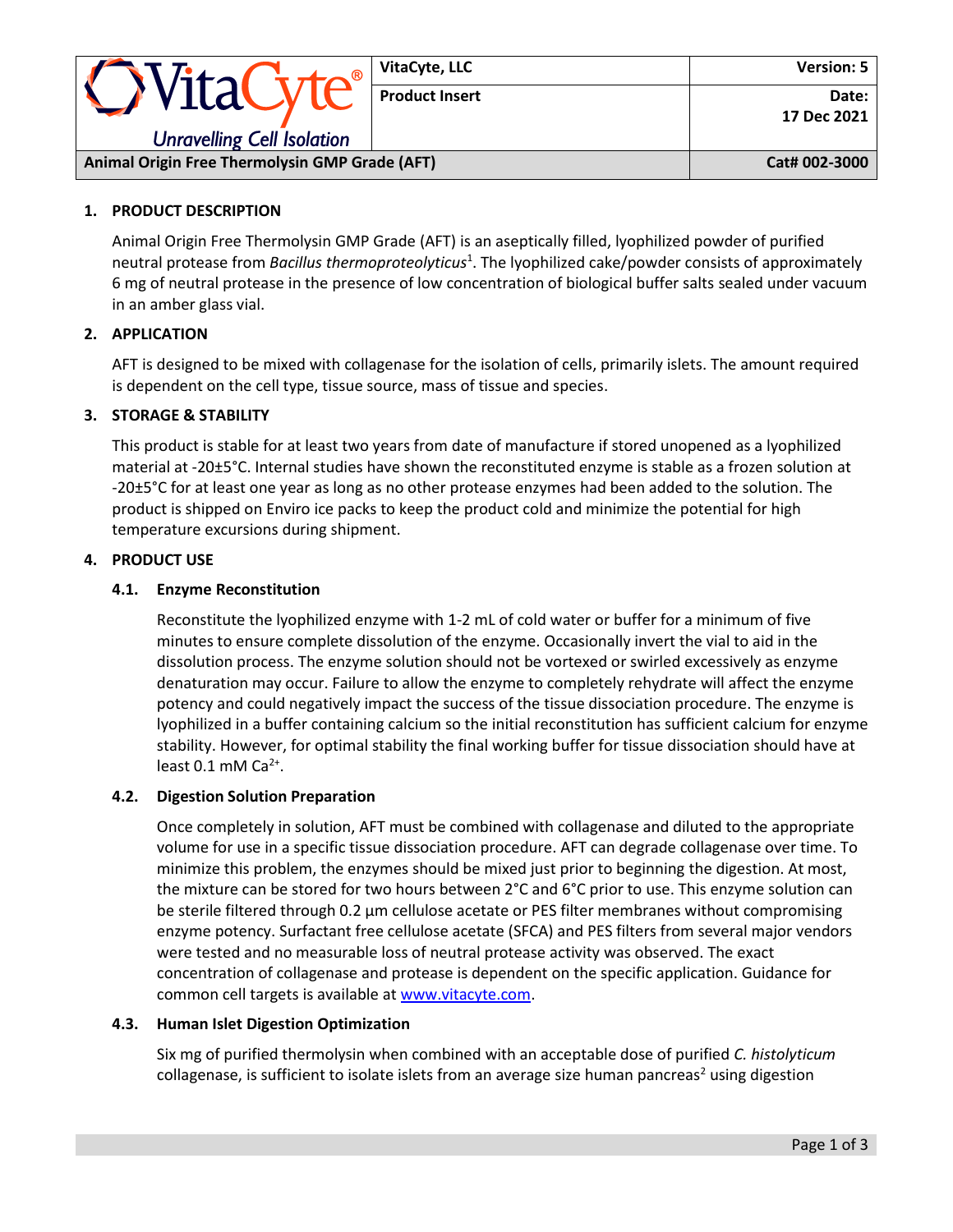| <i><b>OVitaCyte®</b></i>                       | VitaCyte, LLC         | Version: 5             |
|------------------------------------------------|-----------------------|------------------------|
|                                                | <b>Product Insert</b> | Date: I<br>17 Dec 2021 |
| <b>Unravelling Cell Isolation</b>              |                       |                        |
| Animal Origin Free Thermolysin GMP Grade (AFT) |                       | Cat# 002-3000          |

procedures based on the Riccordi method<sup>3</sup>. Increasing the dose of thermolysin will lead to damage of the islets and acinar cells, often leading to lower recovery of purified islets after cell culture.

## **5. TROUBLESHOOTING**

- **5.1.** Many factors contribute to the successful isolation of cells from tissue and inadvertent oversight to any of these conditions may drastically reduce the yield and viability of target cell population. While far from a complete list, the guidance below may help identify commonly encountered problems. Contact VitaCyte if this guidance does not help resolve specific issues.
- **5.2.** Prolonged or Incomplete Digestion may be caused by:
	- Loss of enzyme potency (activity)
	- Incomplete enzyme rehydration during reconstitution
	- Inappropriate enzyme dilution
	- Presence of enzyme inhibitors
	- Low incubation temperature
- **5.3.** Low Yield and/or Cell Viability
	- Prolonged organ/tissue warm ischemia time
	- Aggressive mechanical disruption
	- Extended incubation time
	- Elevated incubation temperature
	- Inappropriate enzyme dilution

### **6. ADDITIONAL INFORMATION**

### **6.1. Intended Use & Regulatory**

AFT is for ex-vivo use only to recover cells from tissue. Guidance for use of reagents in clinical cell transplantation procedures is governed by local Institutional Review Boards and regional Health Authorities. AFT is manufactured in accordance with the principles for clinical trial material outlined in Guidance Document Q7 Good Manufacturing Practice Guidance for Active Pharmaceutical Ingredients published by the FDA and ICH in September 2016. This product is labeled as 'GMP Grade' to indicate the quality system and manufacturing facility are consistent with requirements set forth in the above document. Guidance for the qualification and acceptance of reagents used in cell therapy applications can be found in the USP General Chapter <1043> Ancillary Materials for Cell, Gene, and Tissue-Engineered Products. Further details can be found on the VitaCyte Commitment to Quality document available upon request.

### **6.2. Animal Origin**

ATF is entirely animal origin free. No animal derived materials are used in any step of the manufacturing process.